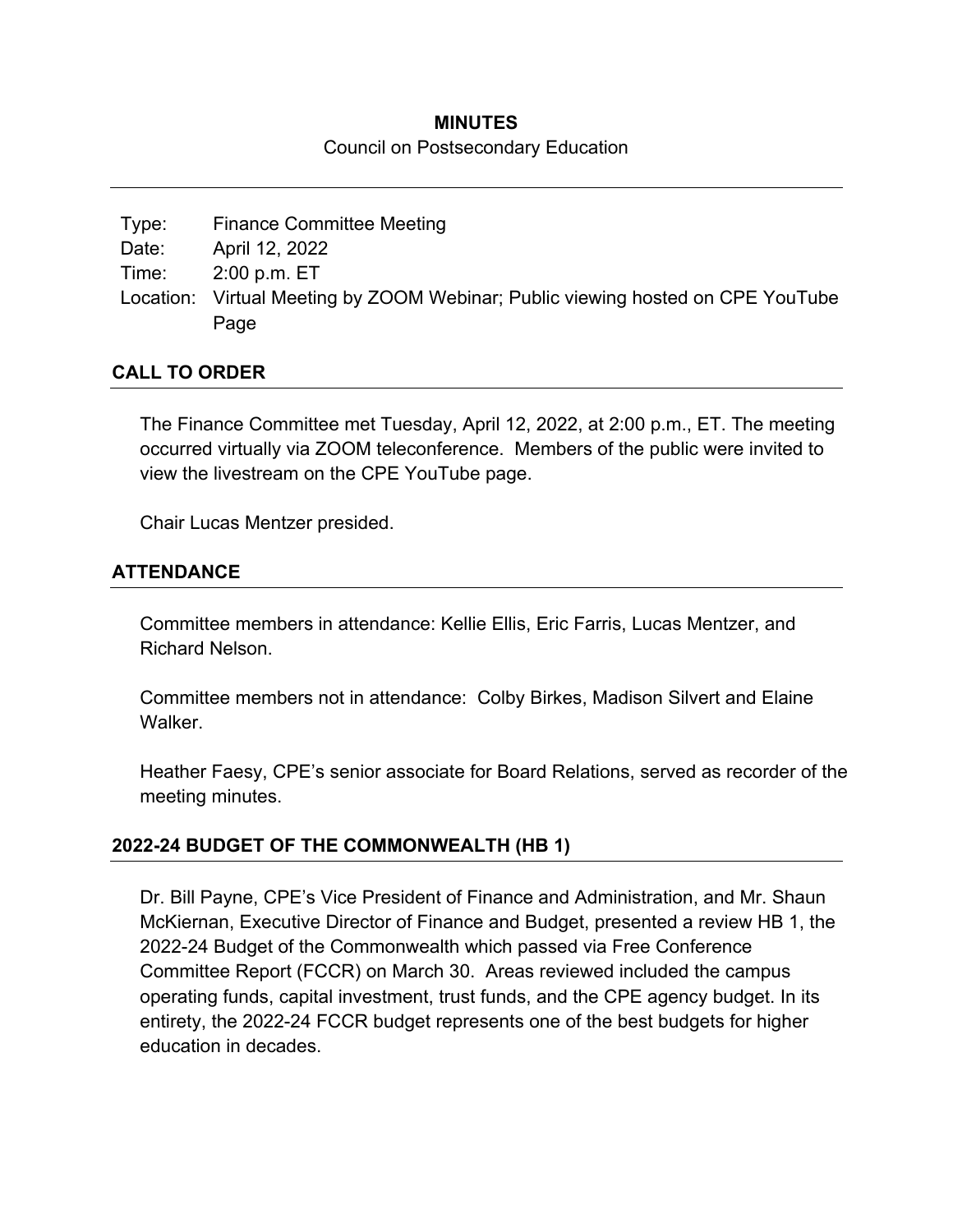MOTION: Vice Chair Eric Farris moved that staff draft a resolution in which the Council could adopt at the April 15, 2022, Council meeting that commends the Governor and the General Assembly for prioritizing postsecondary education in its budget. Mr. Nelson seconded the motion.

VOTE: The motion passed.

# **APPROVAL OF THE MINUTES**

The minutes of the January 19, 2022, Finance Committee meeting were approved as distributed.

# **TUITION SETTING FOR ACADEMIC YEAR 2022-23**

Dr. Payne presented for approval the Tuition and Mandatory Fee Policy for Academic Year 2022-23. The only change reflected was the year referenced in the header; no substitutive changes were made to the policy. A copy of the tuition setting timeline was included as reference.

MOTION: Mr. Nelson moved the Finance Committee approve the Tuition and Mandatory Fee Policy for Academic Year 2022-23 and recommend approval by the full Council at its April 15, 2022, meeting. Dr. Ellis seconded the motion.

VOTE: The motion passed.

Dr. Payne presented for approval the campus-proposed tuition and mandatory fee rates for Northern Kentucky University (NKU) and the Kentucky Community and Technical College System (KCTCS). The NKU Board of Regents approved the proposed tuition and fee charges at their March 16, 2022, meeting. The KCTCS Board of Regents approved the proposed tuition and fee charges at their March 25, 2022, meeting.

- NKU proposed to increase its annual base-rate charge for resident undergraduate students by \$196.00, or 2.0 percent. NKU will present rates for graduate and doctorate students at the June Council meetings.
- KCTCS proposed to increase its annual base-rate charge for resident students by \$3.00, or 1.7 percent.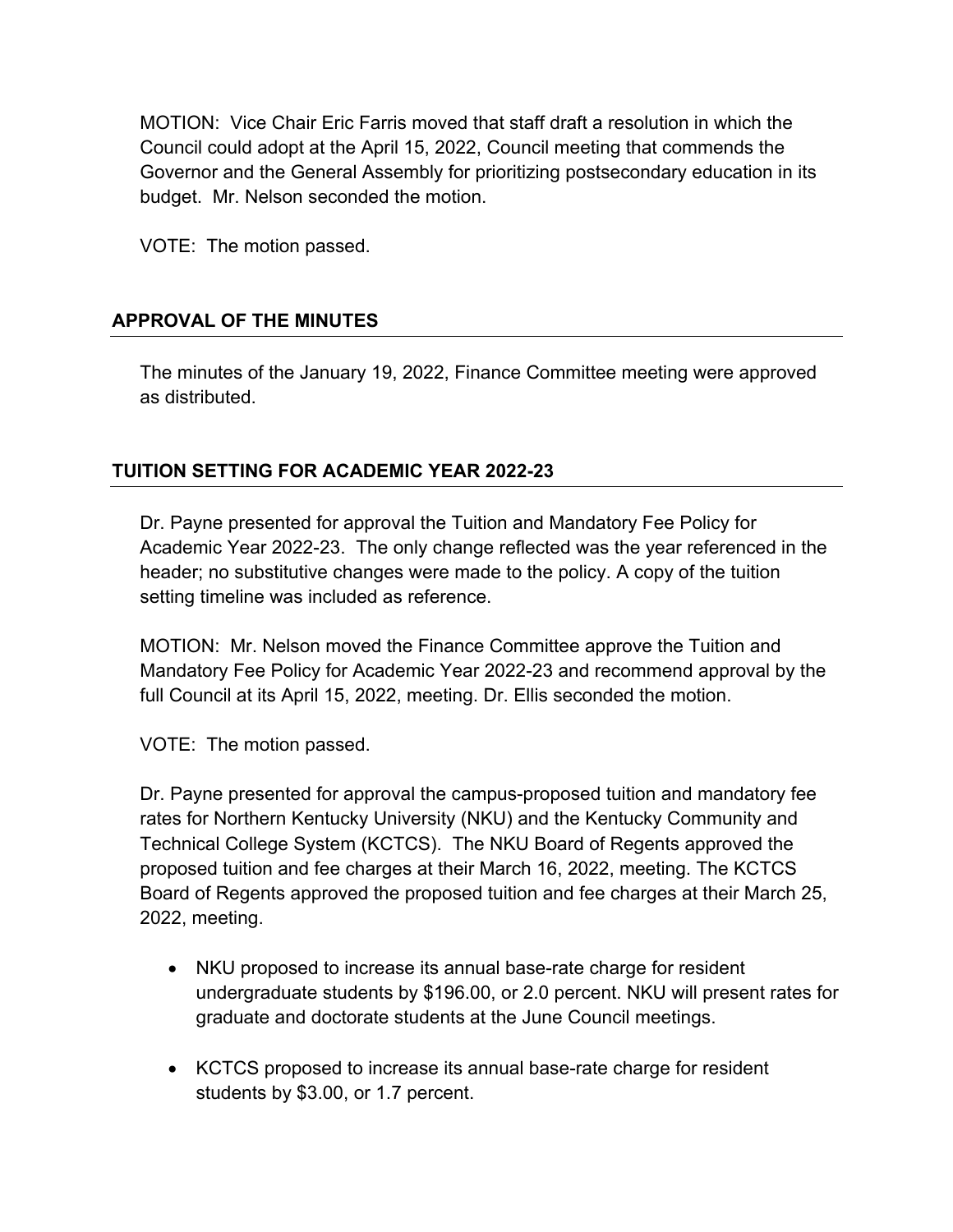Staff reviewed the proposed 2022-23 tuition and fee charges for every degree level, residency, and attendance status and determined that they comply with Council approved ceilings approved at the May 13, 2021, meeting. In addition, staff determined that proposed prices for nonresident undergraduate students adhere to provisions of the Council's Policy, or a previously approved Memorandum of Understanding between the Council and an institution.

MOTION: Mr. Farris moved the Finance Committee approve the tuition and mandatory fee proposals for academic year 2022-23 submitted by Northern Kentucky University and KCTCS and recommend approval by the full Council at its April 15, 2022, meeting. Dr. Ellis seconded the motion.

VOTE: The motion passed.

# **INTERIM CAPITAL PROJECT – EKU UPGRADE BUILDING MANAGEMENT CONTROL SYSTEMS**

Mr. McKiernan presented Eastern Kentucky University's request for an interim capital project to improve building system reliability, and indoor ventilation and air quality. The project will replace an aging system with a security-compliant operating system. Federal funds provided to EKU to respond to the Coronavirus pandemic (i.e., CARES Act, CRRSA, and ARP Act) will be used to fund this \$1,150,000 project, which will upgrade building management system controls at the following buildings: Burnham, Cammack, Campbell, Corbin, Donovan, Moberly, Wallace, and Whitlock. Additional federal funds may become available to expand the scope of this project.

MOTION: Mr. Nelson moved the Finance Committee approve EKU's request to upgrade its building management control systems with federal funds and recommend approval by the full Council at its April 15, 2022, meeting. Mr. Farris seconded the motion.

Dr. Ellis notified the Committee that her office is located in one of the buildings being impacted by the upgrade. It was determined that because the recommendation of the Finance Committee is not the final action, that this fact should not impact the approval of the motion.

VOTE: The motion passed.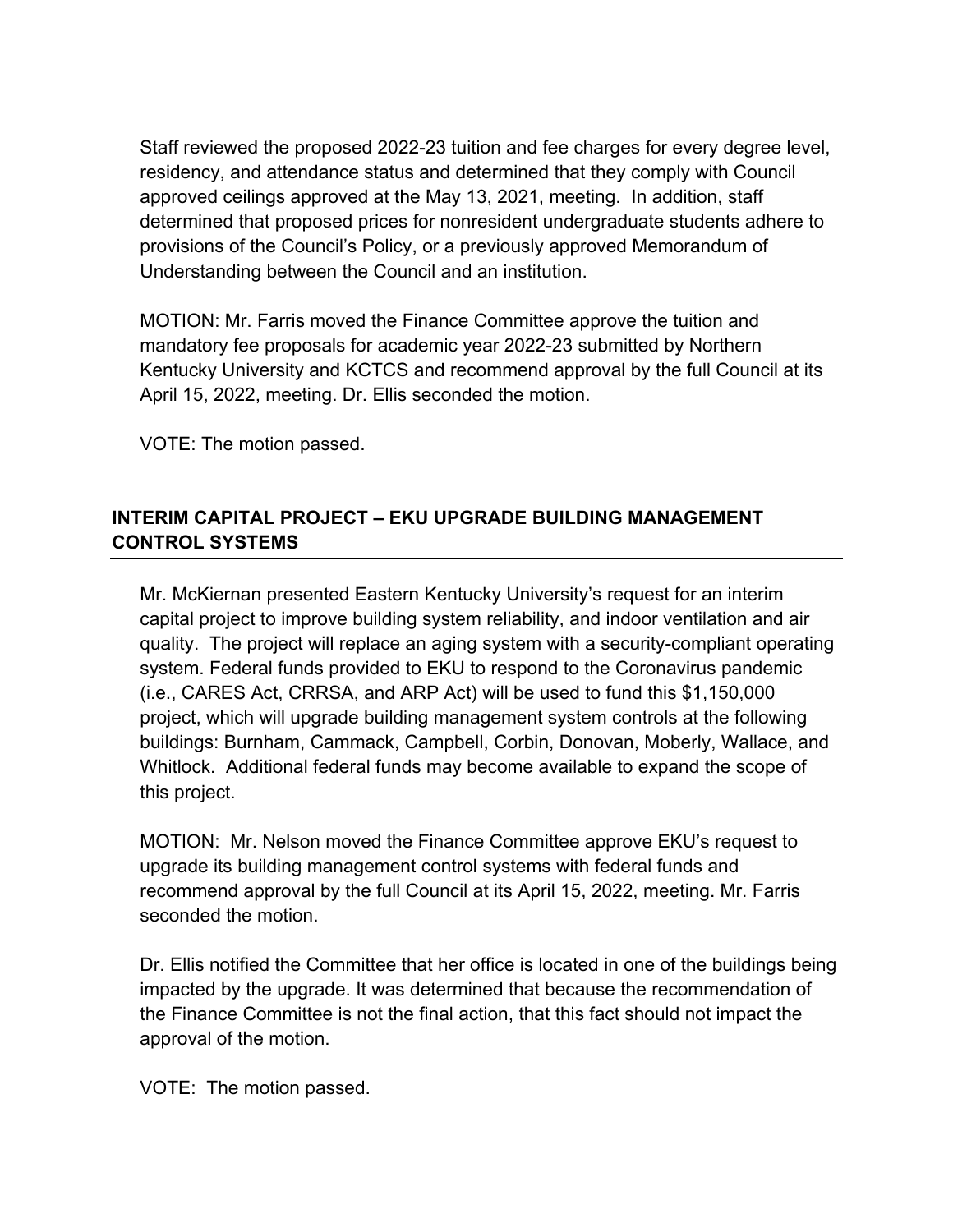## **KSU SPECIAL APPROPRIATION (HB 250)**

Mr. Travis Powell, CPE's Vice President and General Counsel, provided an overview of HB 250 as it pertains to the special appropriation of funds for Kentucky State University. Appropriations in the bill include:

- \$23.0 million non-interest-bearing loan for KSU in the current year (i.e., 2021-22) to address financial instability due to prior year deficits and structural imbalances.
- \$5.0 million in 2022-23 and \$10.0 million in 2023-24 to be distributed as goals and benchmarks are met in accordance with a new management improvement plan.
- \$1.5 million to fund CPE oversight of KSU in 2022-23

HB 250 requires CPE to approve all expenditures by KSU over a \$5,000 threshold and provide periodic updates to the General Assembly on KSU's progress in meeting goals and benchmarks. The bill declares that KSU is in a state of financial exigency, which will allow the institution to take extraordinary measures to meet its budgetary goals. CPE will be engaged in a review of academic programs, faculty, and staff, and will contract with an independent third party, who will make recommendations regarding KSU's governance and operational structures and evaluate the university's performance.

HB 250 also requires CPE to conduct a three-year performance evaluation of KSU based on a new management improvement plan and provide a report on that assessment to LRC staff and the State Auditor by November 1, 2025. HB 250 requires CPE to provide recommendations for a transition plan to a new governance and operational structure for the institution for consideration by the General Assembly, if the analysis finds a continuing significant lack of efficiency and effectiveness. If recommended by the Council, the General Assembly may extend the Council's involvement with, and oversight of, the university beyond 2025.

Mr. Powell stated that several action items related to this bill will be brought before the full Council at its April 15, 2022, meeting.